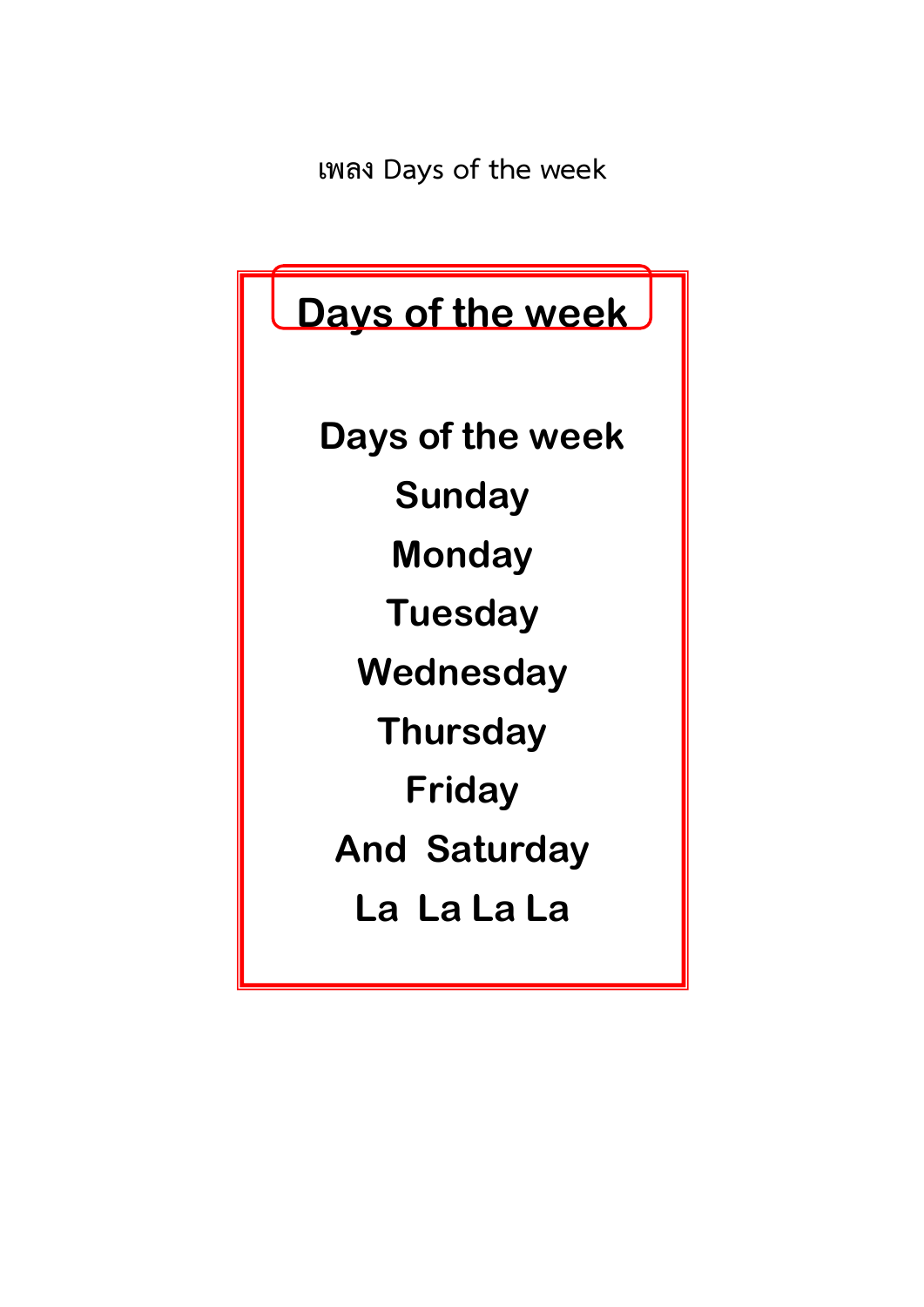**Days**

**Days of the week**



### **Saturday**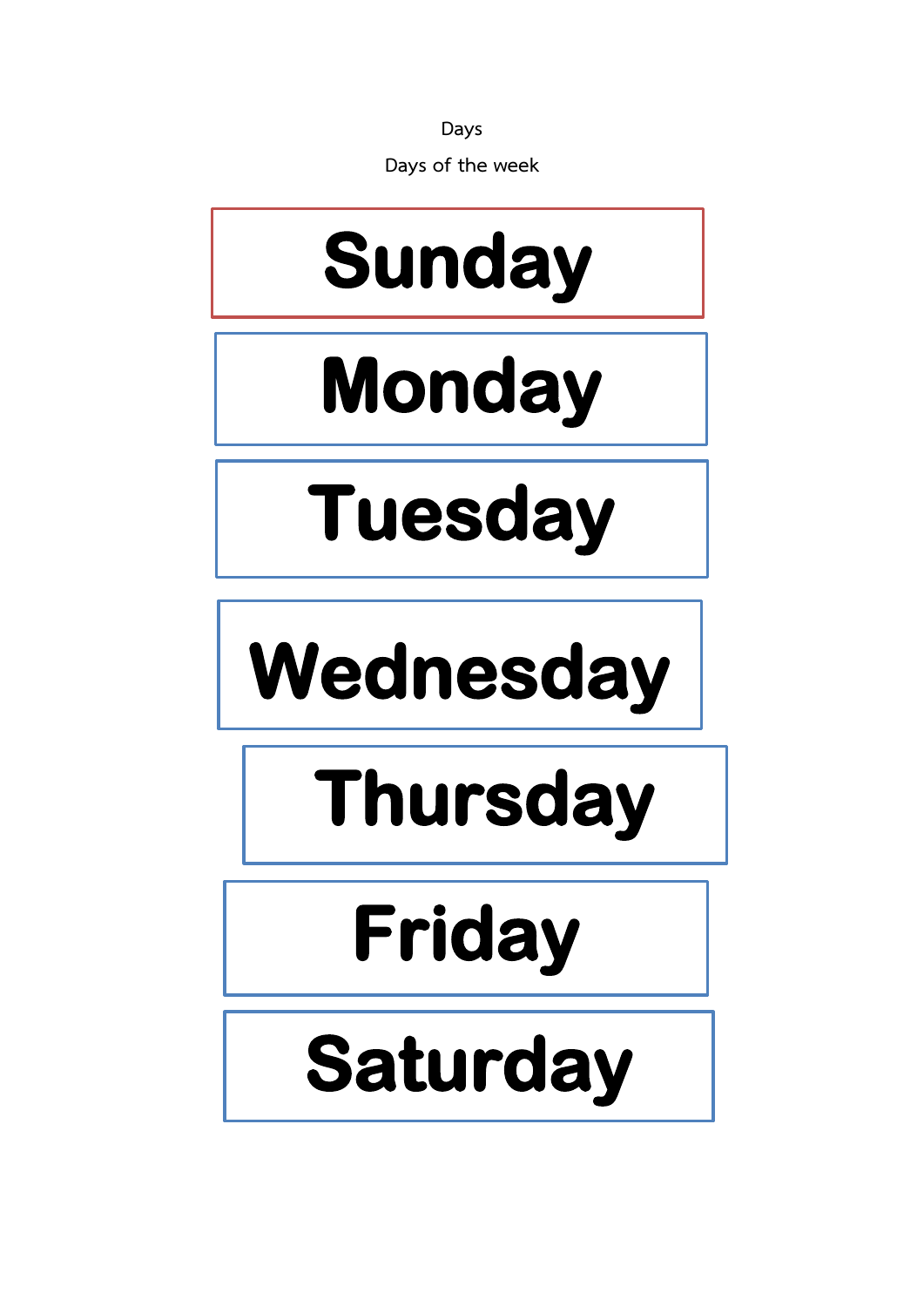#### **เรื่อง Days of the week**

**Name ……………………………………………………………………….. Class 2/…….. No. ……….**

| W             | Е          | D            | $\mathsf{N}$                           | E          | S            | D           | A       | Υ          | Ε            |
|---------------|------------|--------------|----------------------------------------|------------|--------------|-------------|---------|------------|--------------|
| L             | Е          | $\mathsf C$  | N                                      | G          | W            | $\mathbf C$ | F       | Ρ          | R            |
| S             | A          | Н            | M                                      | A          | Β            | A           | R       | F          | Τ            |
| U             | C          | I            | $\bigcirc$                             | M          | Ε            | R           | $\bf I$ | $\bigcirc$ | Н            |
| $\mathsf{N}$  | A          | L            | $\mathsf{N}$                           | B          | A            | R           | D       | W          | U            |
| D             | R          | I            | $\begin{array}{c} \square \end{array}$ | $\bf I$    | $\mathsf{N}$ | $\bigcirc$  | У       | R          | $\mathsf{R}$ |
| A             | R          | $\mathsf{N}$ | A                                      | B          | Τ            | Τ           | Е       | Τ          | S            |
| Υ             | $\bigcirc$ | $\mathsf{N}$ | Y                                      | $\bigcirc$ | $\mathsf{N}$ | $\bigcirc$  | Ρ       | $\bigcirc$ | D            |
| L             | Τ          | U            | E                                      | S          | D            | A           | Υ       | Е          | A            |
| ${\mathsf S}$ | A          | Τ            | U                                      | R          | D            | A           | Υ       | M          | У            |



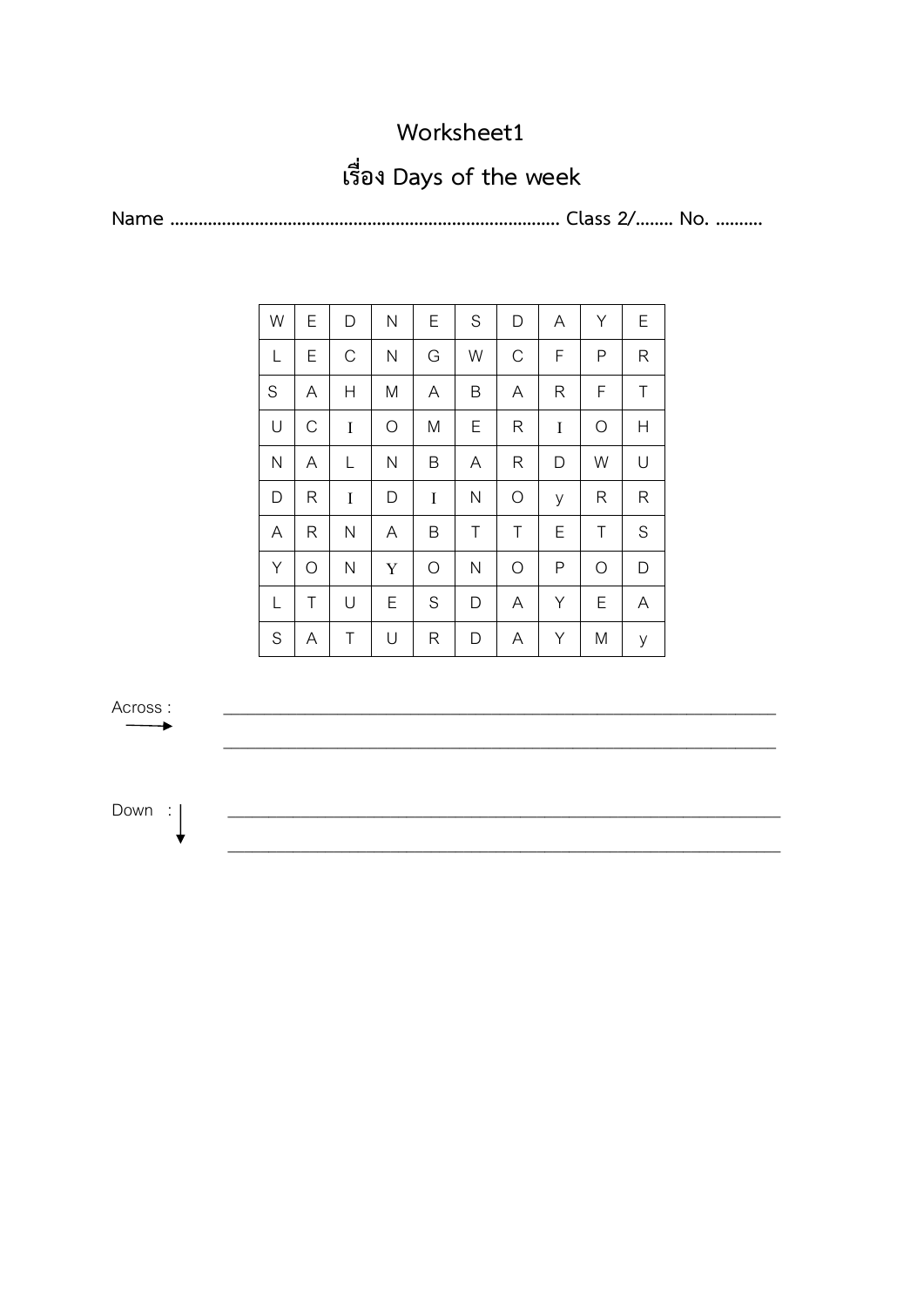**Months**

**Months of the year**

### **January**

### **February**

### **March**

## **April**

**May**

### **June**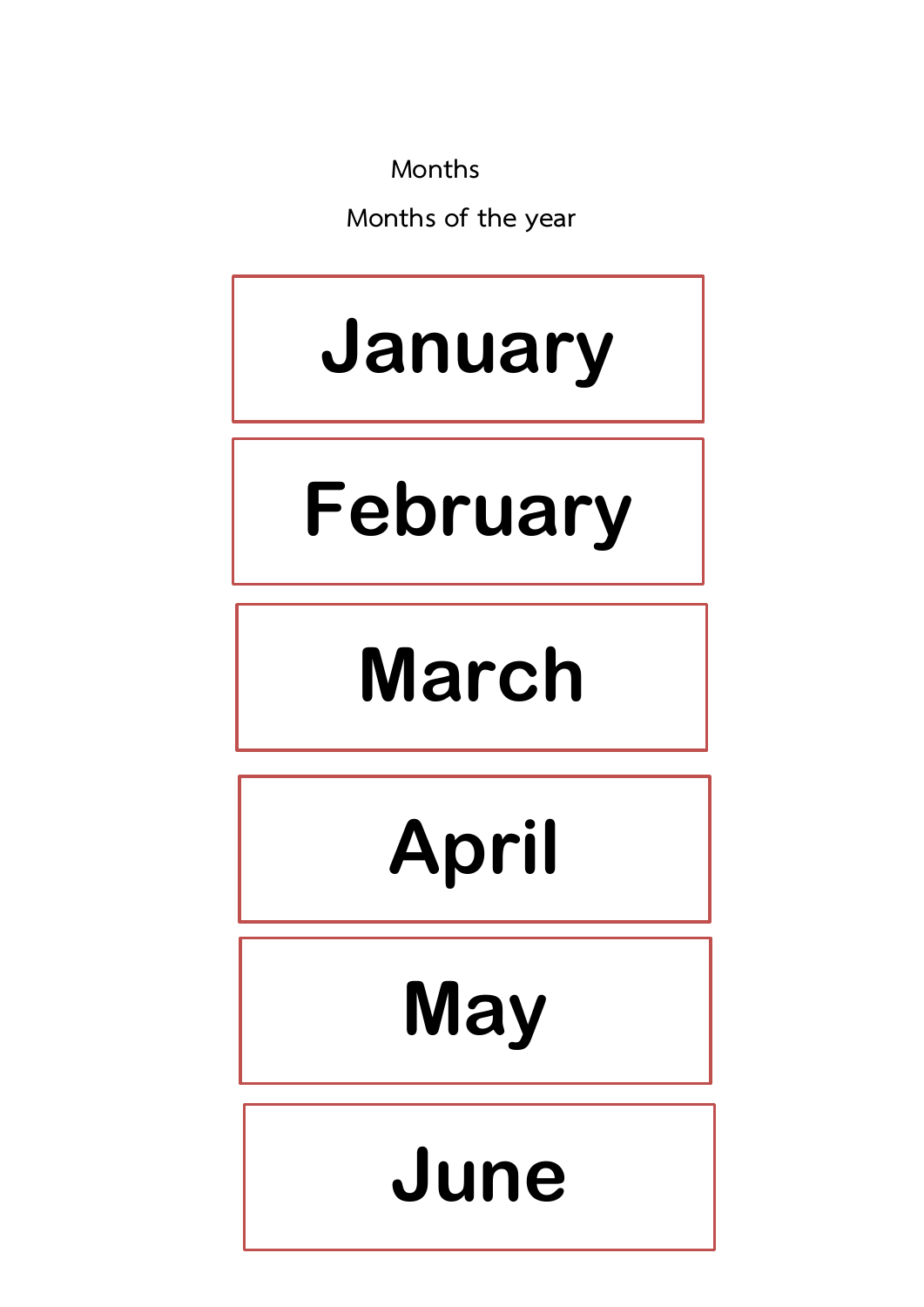# **July**

### **August**

### **September**

### **October**

### **November**

### **December**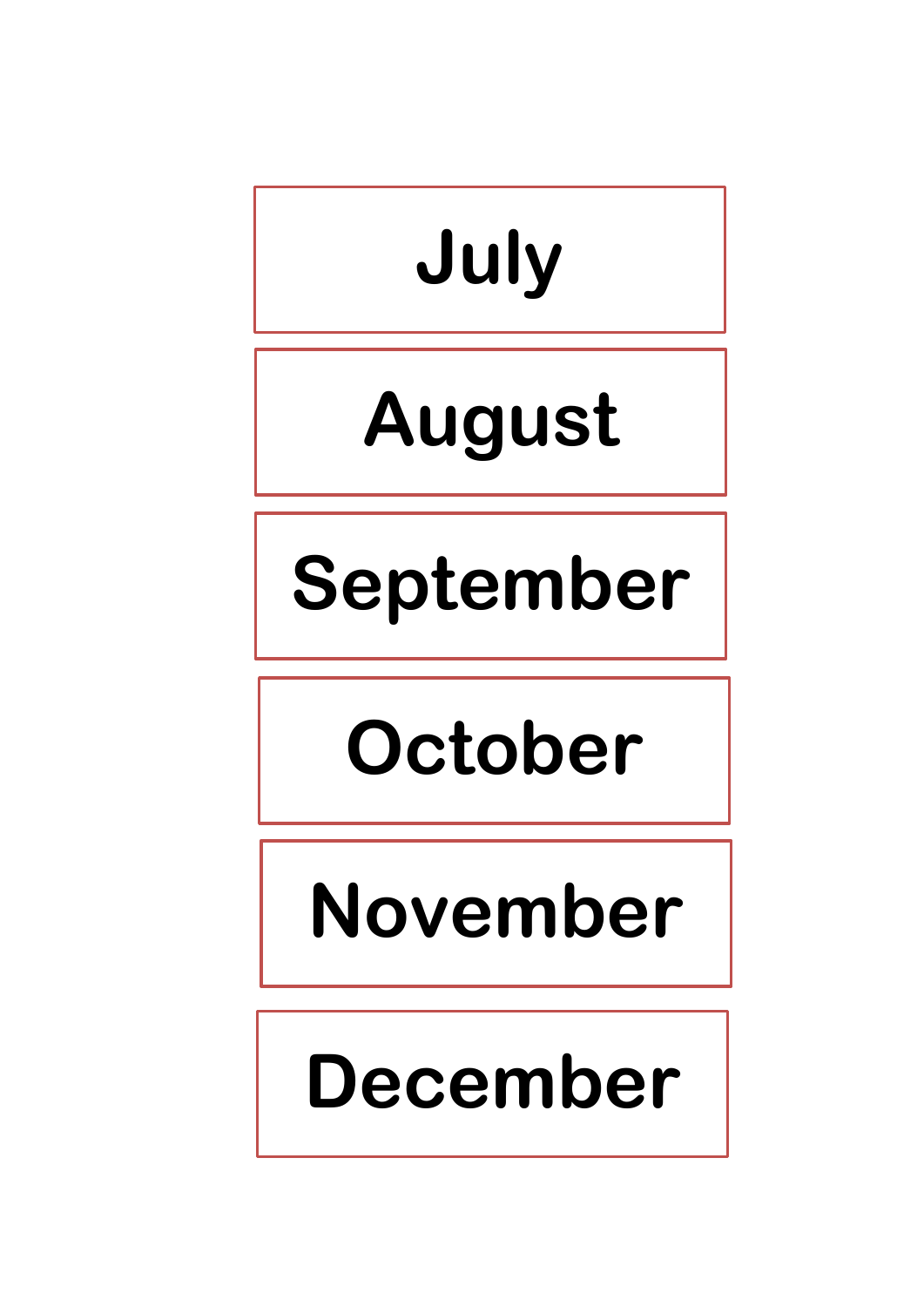#### **Months of the year**

**Name ……………………………………………………………………….. Class 2/…….. No. ……….**

| J            | A          | N             | U          | A | R | Υ             | U       | S            | D           |
|--------------|------------|---------------|------------|---|---|---------------|---------|--------------|-------------|
| L            | Ρ          | $\mathcal{C}$ | N          | G | W | $\mathcal{C}$ | N       | Ε            | Ε           |
| Ε            | R          | Н             | M          | A | R | $\mathcal{C}$ | Н       | $\mathsf{P}$ | $\mathsf C$ |
| $\top$       | I          | $\bf I$       | R          | M | Ε | R             | $\bf I$ | Τ            | Ε           |
| $\top$       | L          | Ε             | B          | A | U | A             | R       | Ε            | M           |
| $\mathsf{N}$ | $\bigcirc$ | $\mathbf V$   | Ε          | M | B | Ε             | R       | M            | B           |
| J            | U          | N             | Ε          | Β | Τ | Τ             | A       | Β            | Ε           |
| Ε            | $\bigcirc$ | $\mathsf{N}$  | I          | J | U | L             | Υ       | Ε            | R           |
| $\bigcirc$   | C          | Τ             | $\bigcirc$ | Β | Ε | R             | Β       | R            | R           |
| $\mathcal C$ | Α          | U             | G          | U | S | Τ             | W       | M            | $\bigcirc$  |

Across : \_\_\_\_\_\_\_\_\_\_\_\_\_\_\_\_\_\_\_\_\_\_\_\_\_\_\_\_\_\_\_\_\_\_\_\_\_\_\_\_\_\_\_\_\_\_\_\_\_\_\_\_\_\_\_\_\_\_\_\_\_\_\_\_\_\_\_\_ \_\_\_\_\_\_\_\_\_\_\_\_\_\_\_\_\_\_\_\_\_\_\_\_\_\_\_\_\_\_\_\_\_\_\_\_\_\_\_\_\_\_\_\_\_\_\_\_\_\_\_\_\_\_\_\_\_\_\_\_\_\_\_\_\_\_\_\_ Down : \_\_\_\_\_\_\_\_\_\_\_\_\_\_\_\_\_\_\_\_\_\_\_\_\_\_\_\_\_\_\_\_\_\_\_\_\_\_\_\_\_\_\_\_\_\_\_\_\_\_\_\_\_\_\_\_\_\_\_\_\_\_\_\_\_\_\_\_ \_\_\_\_\_\_\_\_\_\_\_\_\_\_\_\_\_\_\_\_\_\_\_\_\_\_\_\_\_\_\_\_\_\_\_\_\_\_\_\_\_\_\_\_\_\_\_\_\_\_\_\_\_\_\_\_\_\_\_\_\_\_\_\_\_\_\_\_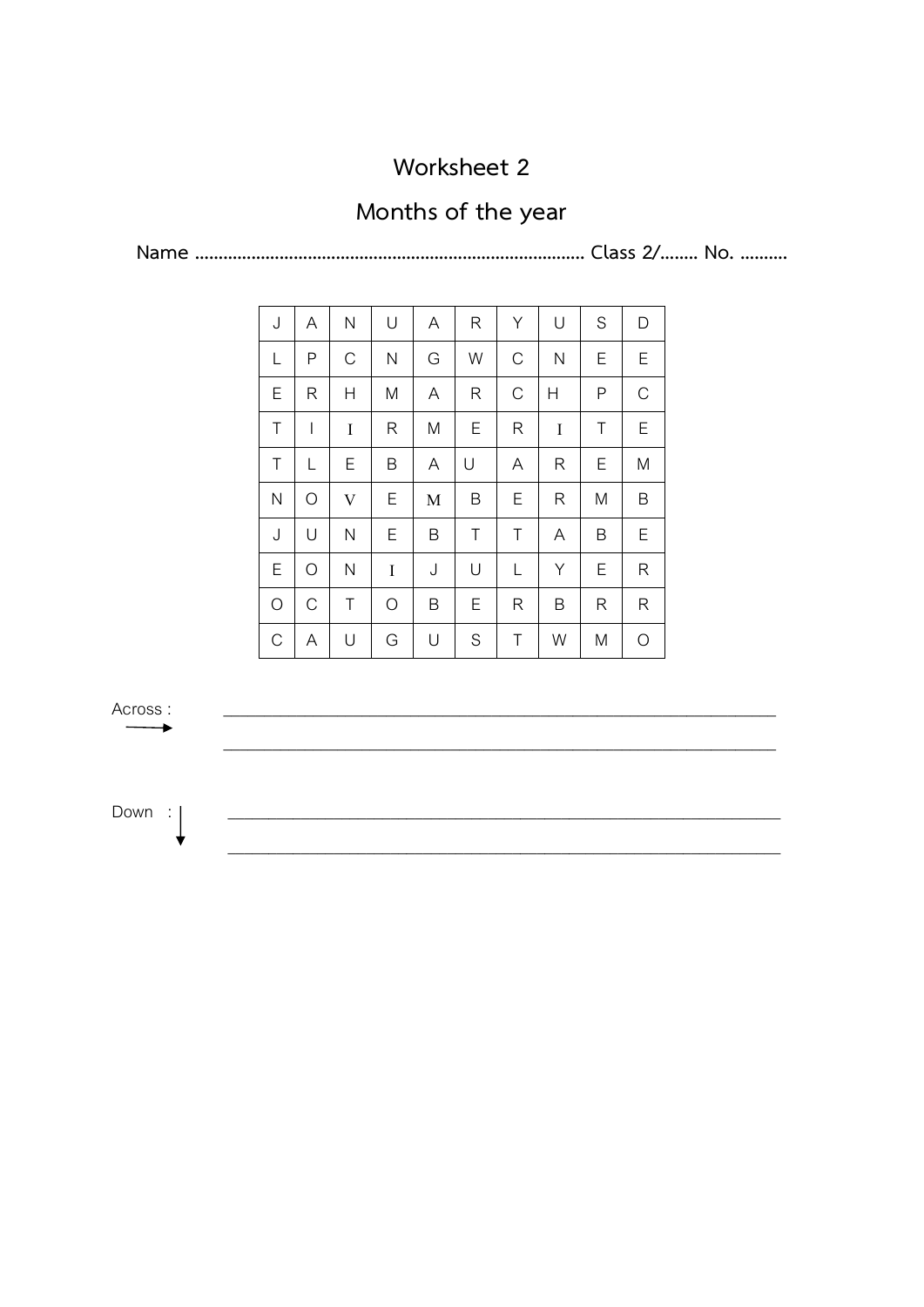**Christmas Day**

### **stockings**

### **Christmas**

santa Claus

 **snowman**

 **reindeer**

 **candy cane**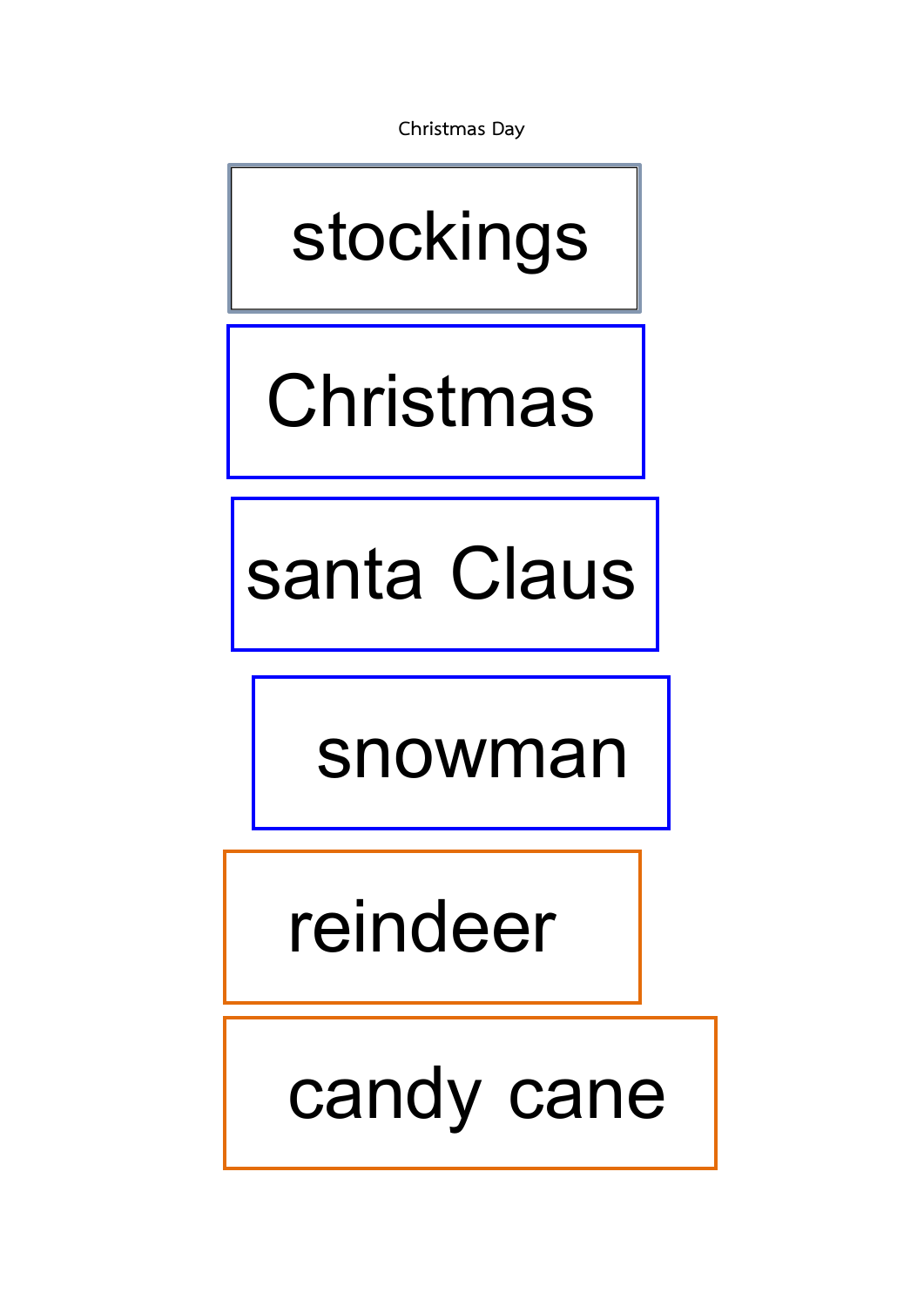#### **Christmas Day**

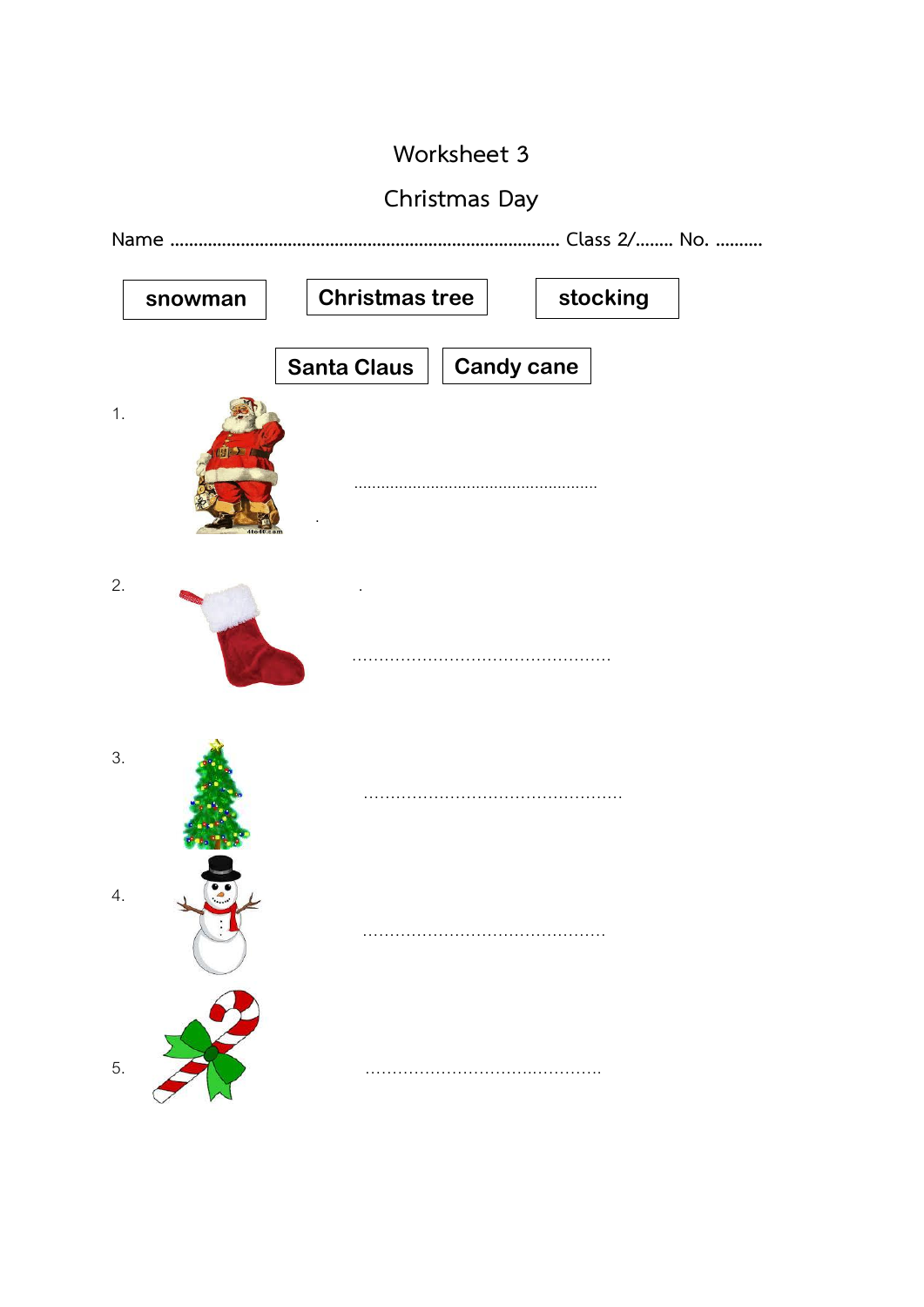**Valentine's Day Valentine's Day**











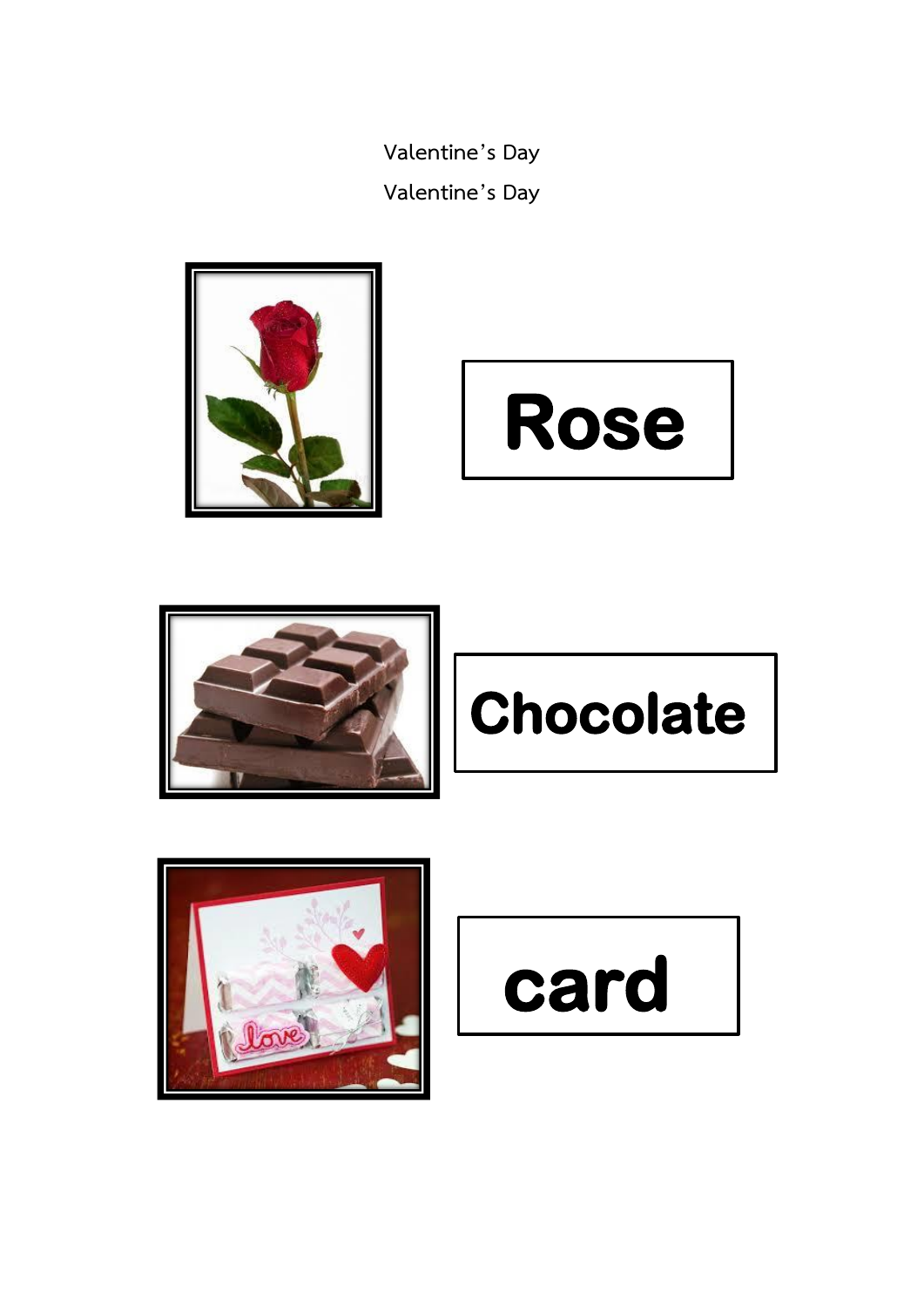**New year's Day**

#### **Happy New Year**

**Cheer, cheer , cheer the year, A new one**'**s coming Celebrate with all your friend, Let**'**s go do singing**! **Clap, clap , clap your hands,**

**A brand new year is here**.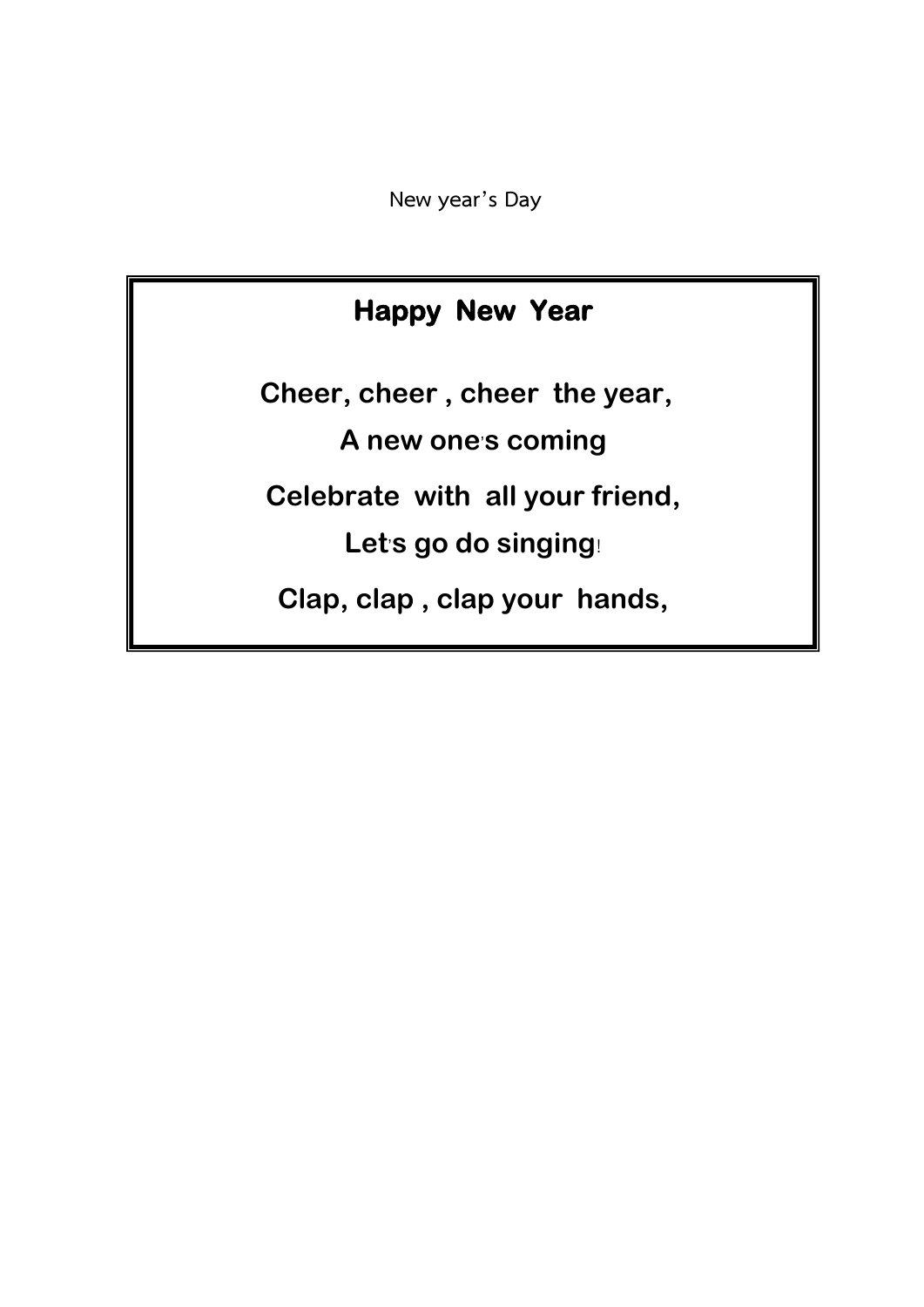**Food and Drinks**









**water** 

# **orange juice**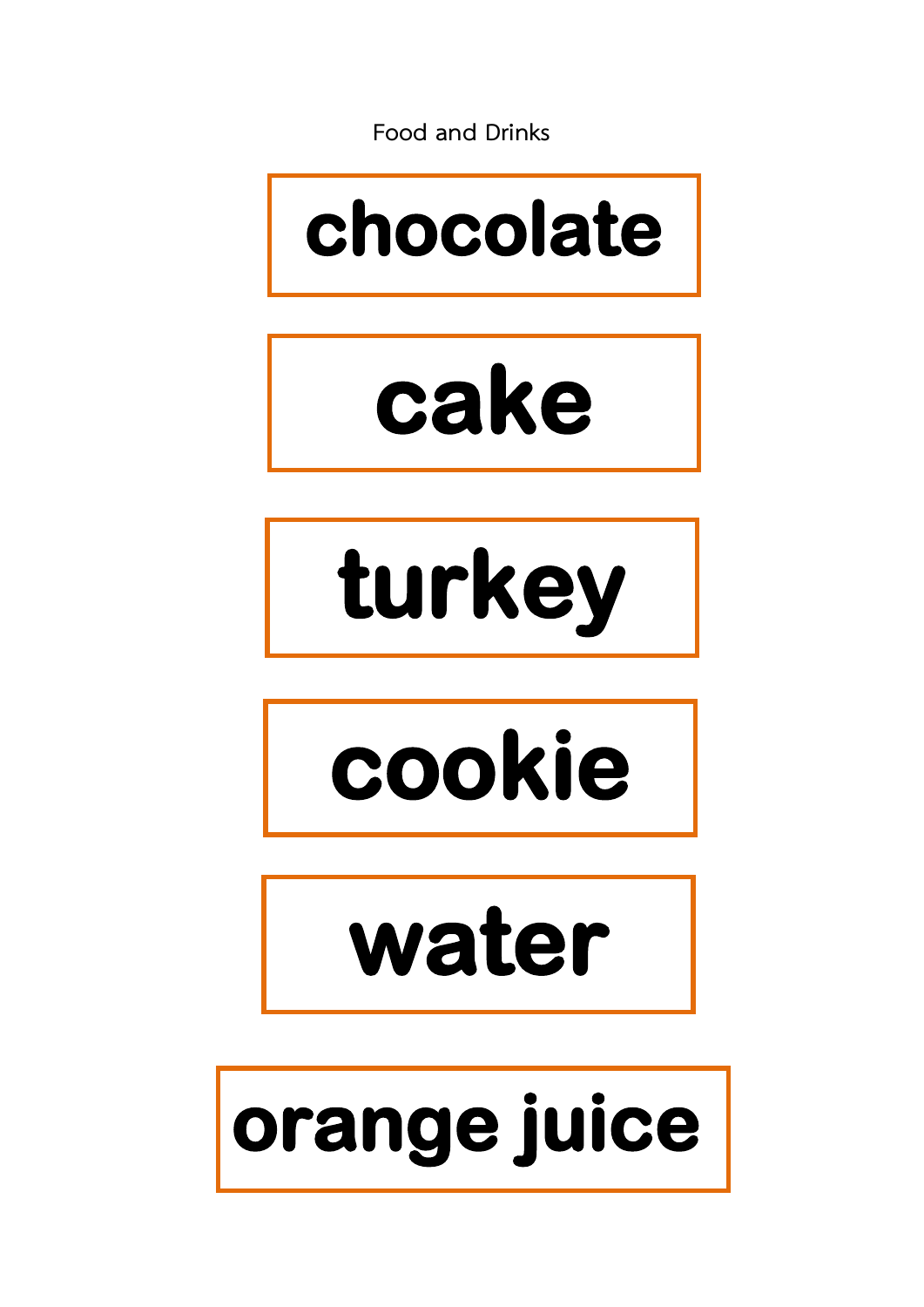

#### Food and Drink 1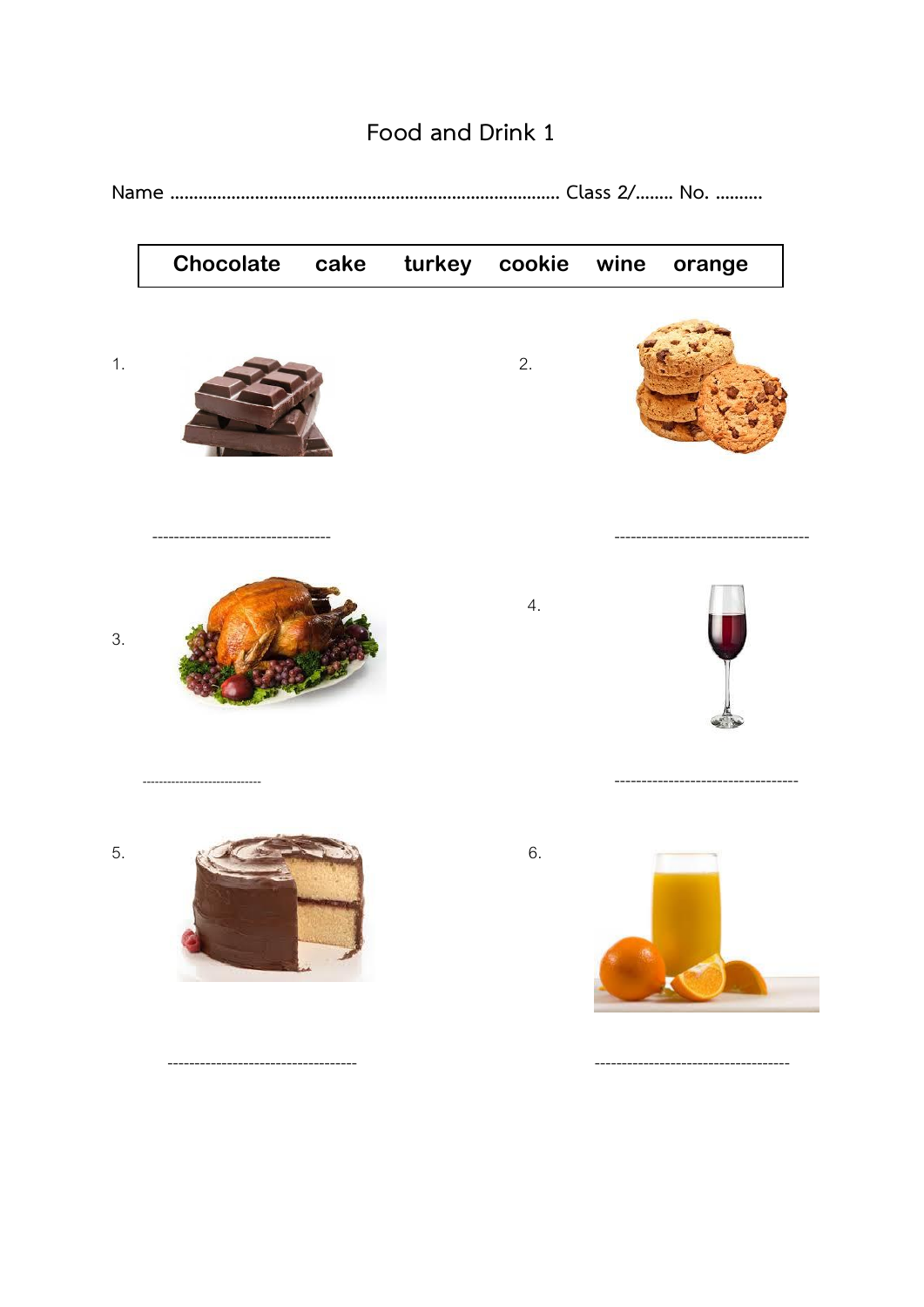#### **Food and Drink 2**

**Name ……………………………………………………………………….. Class 2/…….. No. ……….**

**ชื่อเทศกาล**………………………………………………………………..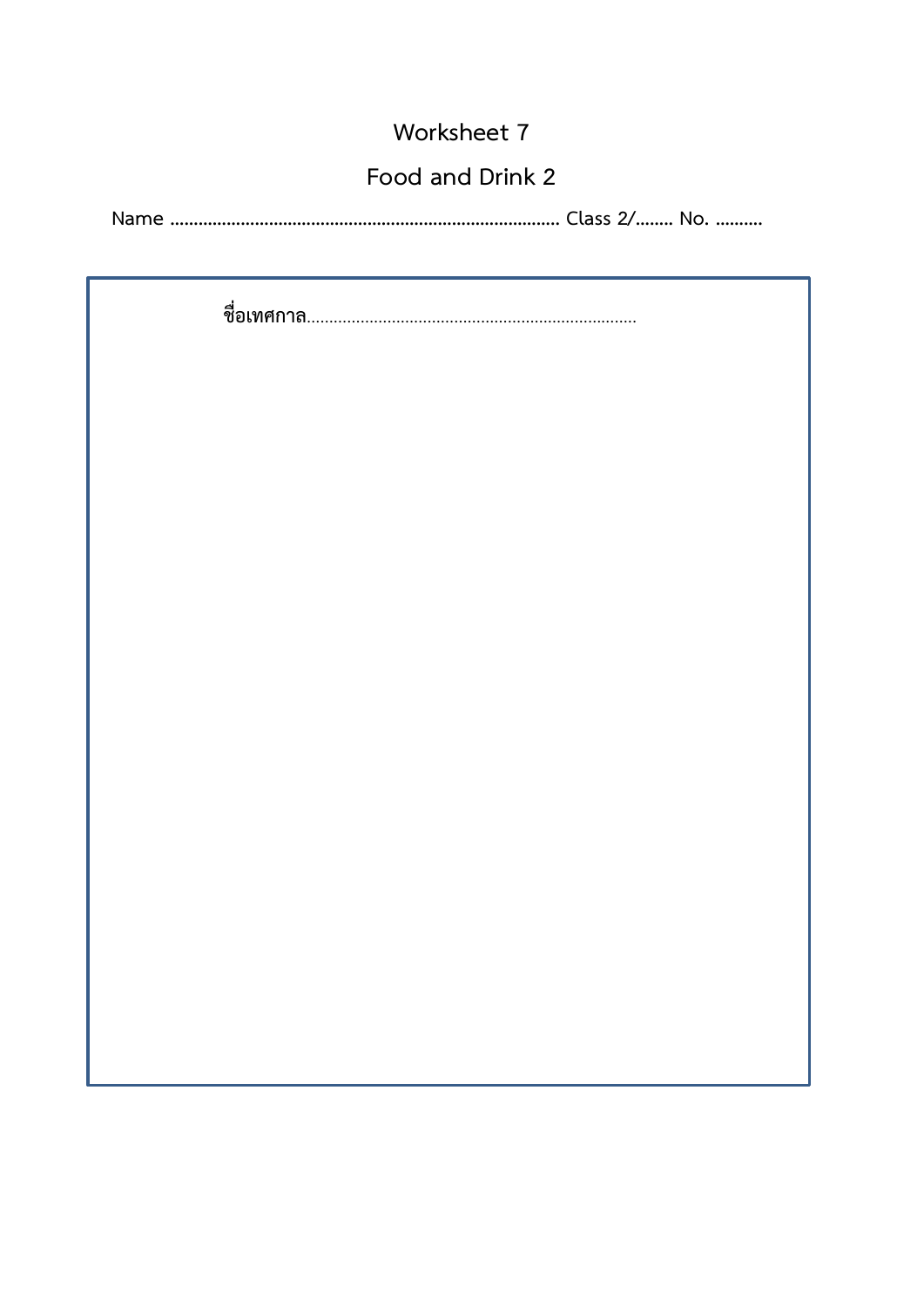**Clothes**















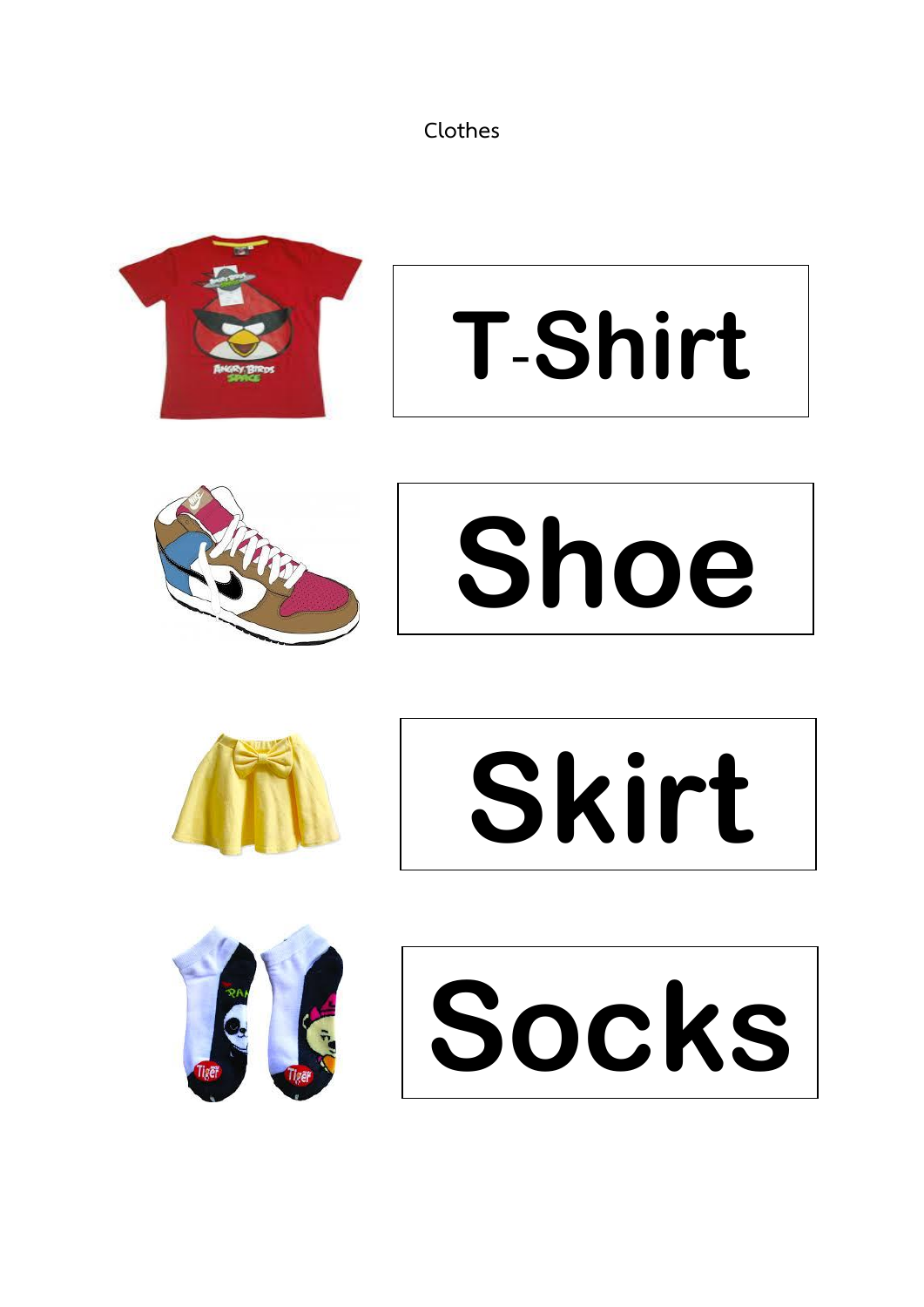

**Scarf**